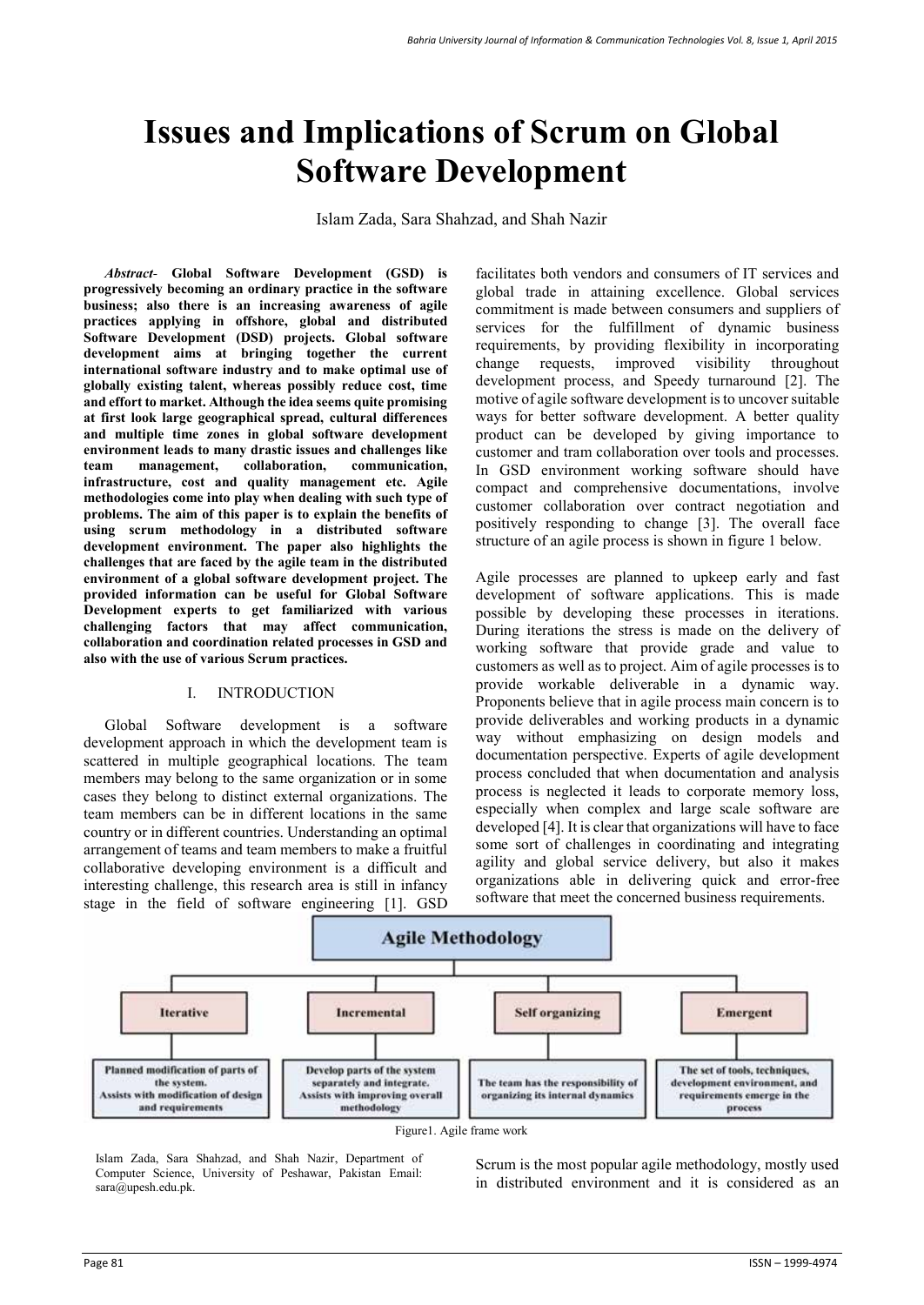empirical management process which regulates and controls the software development. The approach or tactics which treats the software development as a self-organizing process facilitates teams to produce and deliver workable software in an iterative fashion in order to fulfill the customer requirements. Scrum process is known to be a black box type approach which aims at fulfilling the goals of the project by building the team and the processes dynamically during the project. Whereas, in traditional approaches, such as waterfall model, the significance is given to the process in a fixed and static manner from the management point of view [5]. Figure.3 shows the analogy of white box and black box nature of traditional and Scrum process models and figure.2 represent the overall overview of scrum process modal.

In Scrum Planning and Postmortem phases are important because this defining the inputs and outputs which are known as sprint. Planning is vital for overcoming any blockage in any phase or process during development. In agile terminology the Postmortem meeting known as retrospective, this is important for looking at the processes and creating knowledge base through best practices.



Figure 2. Typically Scrum process diagram

#### II. BACKGROUND

Traditional development methodologies are considered to be the heavyweight processes of developing software. These methods are based on a successive sequence of steps, for example requirements explanation, solution structure, testing and deployment. Many of these methodologies require comprehensive design documenting and defining a constant set of requirements at the start of a project. There are various different traditional methodologies such as: Waterfall, Spiral Model, and Unified Process. This heavyweight process comprised of wide-ranging planning, heavy documentation and broad upfront designs. Agile software development methodologies are introduced to provide answers to concern business community who are asking for light weight, rapid and more agile software development. According to oxford dictionary agile processes are devoting the importance of being agile, willingness for motion, nimbleness, activity, dexterity in motion. Some of the agile methodologies like ASD, DSD, Lean development and scrum are acknowledged that customer satisfaction could be achieved through the lightness to concerned processes [6]. Now we try to know that how to design systems by using scrum practices in distributed and out-sourced development environment. Some practitioners have explained different scenarios of software development projects worked on by traditional teams, where each member is independent and responsible of its assigned task and no team level collaboration is required. For successful development of distributed projects in global based software development critical attention should be paid to the alliance of the mission and business goals, instantiate of principles of agile principles, recognize the mindset of agile which is different from traditional development and the evaluation of the relevant technologies for the implementation of agile approach [7].



Figure 3. Comparison of Traditional and Scrum Process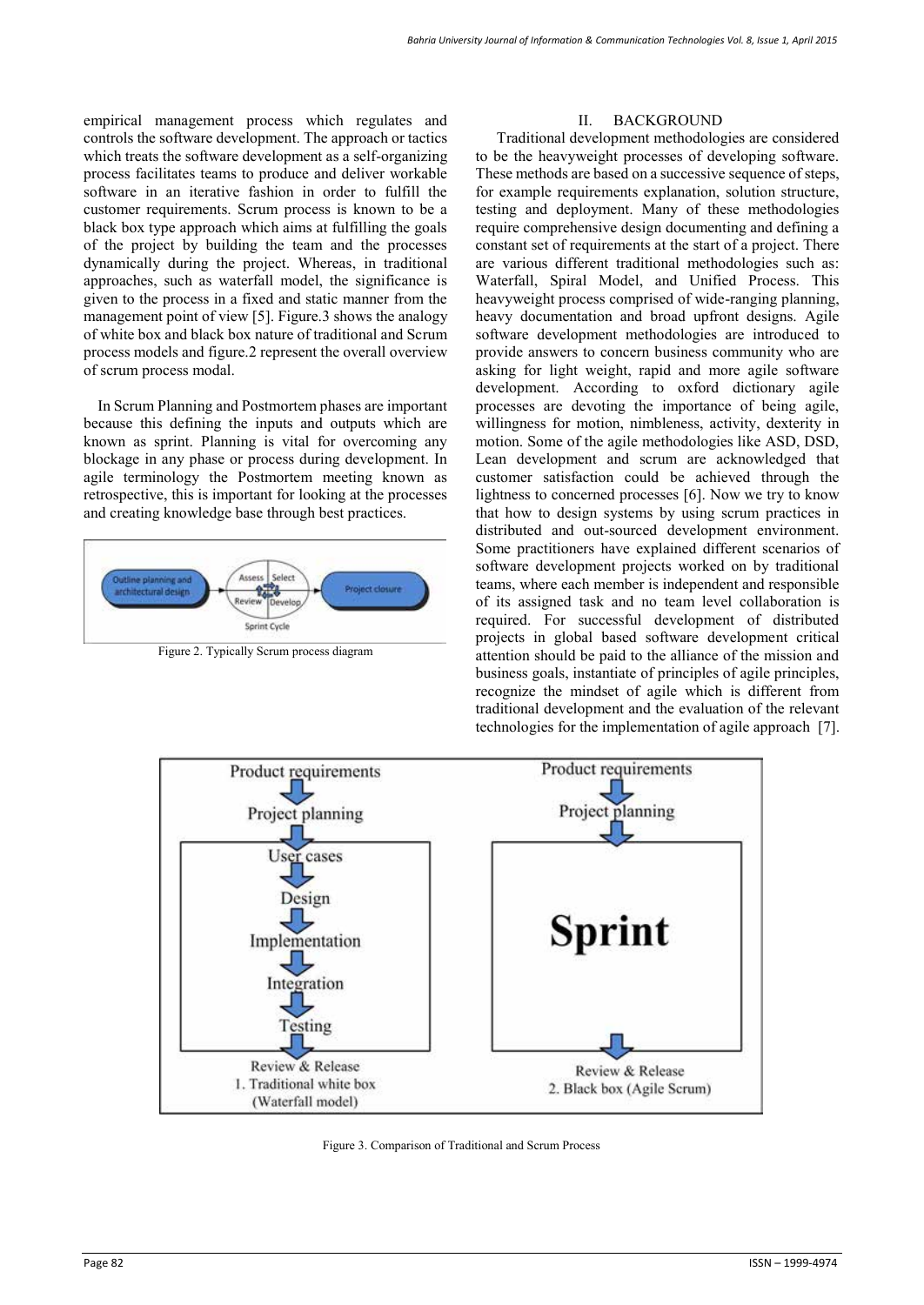#### III. A VIEW OF SCRUM IN GLOBAL SOFTWARE DEVELOPMENT

Scrum is an incremental and iterative development managing approach which consists of a series of shared practices. The six Scrum practices that may be typically used in GSD are: story backlog, sprint planning, sprint, daily scrum meeting, scrum of scrums and sprint retrospective. This success of these practices depends on close collaboration and positive interaction among software engineers, sponsors and clients. Different authors suggested that the main cause for the achievement of Scrum process is the interaction among Scrum team members. In GSD this interaction is difficult to achieve. However, irrespective of the variance among nature of GSD and Scrum inherent structure there is an increasing trend in examining the use of Scrum practices for GSD to grasp the benefits of this agile process. Empirical studies targeting this trend show that Scrum improves trust, motivation, documentation and quality of the work and product [8]. Reports based on industrial experiences also show that use of Scrum practices also ensure frequent and timely releases, availability of options to reduce some challenges faced during process and also promote team collaboration and communication[9]. However, the information provided is still not enough to direct new projects to finally adopt GSD with Scrum knowing all implementation and management level challenges beforehand. The aims of this study is to extend this knowledge about the challenges and benefits of the application of Scrum practices in GSD.

#### IV. BENEFITS OF SCRUM AND ITS CRITICAL SUCCESS FACTORS IN GLOBAL SOFTWARE DEVELOPMENT

For a Scrum based project to be successful it is important to facilitate coordination, collaboration, and selforganizing culture inside the team. Using Scrum in GSD environment the following important benefits are expected to be achieved.

## A. Reduced Ambiguity

Although uncertainty and ambiguity is a big problem in all development environment environments, it is even at a higher scale in GSD due to informal communication in distributed teams. These ambiguities can be in the administrative procedures, project management, and also in customer requirements and design. Combined with a lack of team experience and domain knowledge, the condition can get even worse. With an inherent availability of communication and coordination practices in Scrum through daily Scrum meeting and planning it is expected to greatly reduce this problem from global development environment.

#### B. Maximized stability

Use of Scrum practices in distributed environment also maximizes the stability of the development process, as generally a distributed team is unable to follow a defined process due to the scattered team as well as scattered information.

#### C. Understanding deficiencies

The inter dependencies among responsibilities entail the frequency, size and type of coordination required between the contributors in a distributed GSD project. It is crucial for planning and implementation of the project to have a grip on what synchronization needs are to be expected.

#### D. Facilitate coordination

For team members coordination Communication is one of the way in which distributed team members can coordinate, beside this they can also bring together via processes, product line structural design, management practices etc. These choices can be realized as an exchange between upstairs and risk. Beside the above mentioned factors there some Recommendations to familiarize SCRUM to a global engineering setting which are:

Use teamwork gateway to support interactively the SCRUM meeting and bring up-to-date the task backlog. It is quite not likely that the entirely teams are accessible at any point of time. If the development pace is fast then after each shift the scrum meeting may be conducted. A more detailed weekly SCRUM concerning management can be setup midweek

#### V. SCRUM ISSUES IN GLOBAL SOFTWARE DEVELOPMENT

Along with the benefits of using scrum in GSD there are various complications faced by several organizations which are using scrum methodology. These problems are caused mainly by geographical distance, culture differences, communication problem, team management, information sharing and management, process and organization supervision issues and practical issues etc. Using agile and scrum software development practices in GSD the following challenges may accrue during product development.

#### A. Effective usage of SCRUM practices

To efficiently implement scrum practices is challenging in global software development when they are too many sites. It is hard to encourage all team members to actively involve in scrum meetings.

## B. Geographical distance

Using various scrum practices in distributed environment can affect some aspects of project such as: team collaboration, face to face communication, languages and temporal differences. So the agile and scrum should extend to global and distributed development. Different authors also illustrate culture as a critical success factor in offshore and global development and outsourcing relationship; culture differences among distributed team members have a negative effect on projects performance and may cause misunderstanding. There is always a difference of cultures and habits of people across global scrum teams, which is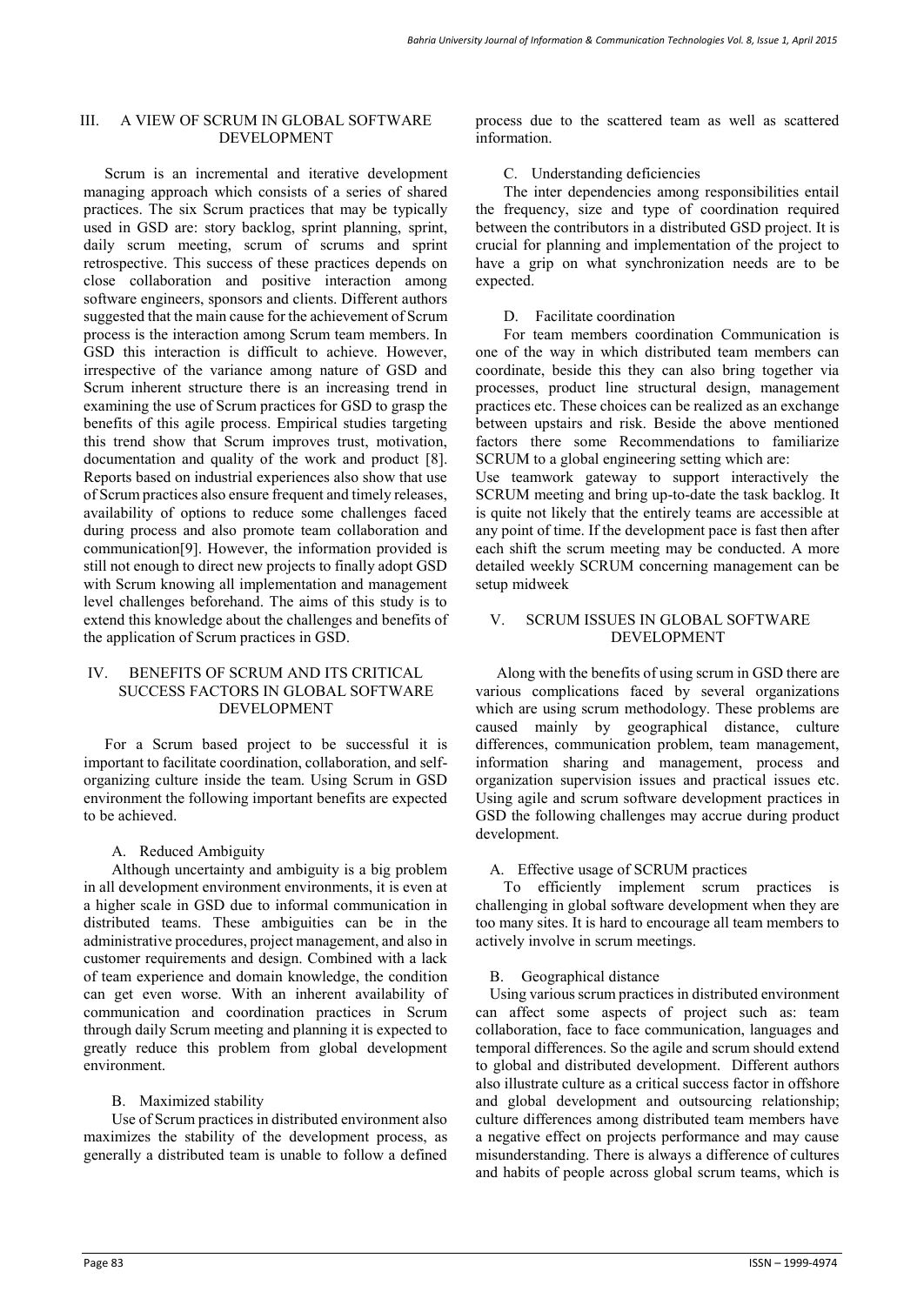unavoidable in case of distributed/outsourced projects .In the words of Gupta and Ravel (1999), cultural problems can create or breakdown an distributed project/offshore project [10]. One method we identified was to focus more wisely on an understanding of the nation-state and its primary social structures. Possibly, the only approach to achieve that position of awareness is by living and experiencing life in another culture, as proposed by anthropologists involved in ethnographic reading [11].

# C. Risk Management

Management of project risk is one of the main actions in project management perspective. Global software development has many issues concerned with correction of problems, evaluation of problems, sharing of information and risk detection [9]. Shortcoming in software arises due to specific factors such as lack of team members' interest, group coordination and attentiveness and communication related problems. Risk management activities are performed in order to tackle with these risks and meet concerned business needs. Proper requirements description and satisfactory measures are introduced to meet these business needs [12]. In Open Source distributed software development (DSD) onsite communication among team members and clients is difficult and costly task to perform so various alternative techniques are suggested by different researchers and practitioners for better and cost effective communication. These techniques conclude practices, various tools and special skilled persons and proper modularization across locations. Also researchers have recommended agile practices for better coordination between various teams and communication among them in GSD perspective [13]. In coming section various cons and pros of merging agile and GSD will be discussed in detail. Risk management is given importance in traditional project management and is included one of knowledge areas in PMI body of knowledge. It's still a research question that how risks are handled and managed in agile software development. Risks cause unexpected circumstances and outcomes especially in GSD perspective. Risk can be positive or negative, positive risks cause opportunities while negative risks generate threat for project. This is separate from that issue, which is an unexpected or unanticipated outcome. As different possible aspect is involved just before risk, it is not known that where the risk is accrued but exist in the project.

## D. Communication problem

Scrum teams are distributed globally where for each team a meeting room is required. But in some sites a dedicated meeting room may not available, which is also seem to be a challenging issue because that bound the team communication and collaboration process. Team management: researchers also claim that more than 50<sup>'%</sup>' of the project can fail due to low experience level of project managers which are working outsourced project. The reason might be that they have ignored the past towards Information technology, and the discipline of software project management, which causing defects in experience level. Beside this scrum team management is affected due to difference of time zone [14].

# E. Knowledge management

An Organization wants an active way of information and "knowledge sharing mechanism" by using scrums predefine standards and actions. Staff training concerning these techniques leads to effective collaborative development. In Scrum approach scrum team members must to gather knowledge, decisions, techniques and skills in the development process through motivated information sharing manner, so that the team members will use this type of experiences which will reduce cost and redundant work.

# F. Different working hours

As due to different time zones team members are not available in one time, therefore working hours of such teams should be bring into line in such a way that could improve the user collaboration and communication which will give support to increase transparency and avoid amendment in the work

which is already done [14].

# G. Technical issues

When the Scrum team use some of the scrum rules which may be characterized in place of other practices and training, Such as: early Scrum practice, training and methodological Scrum which is arranged to make clear firsthand technological problems, highlight the most significance of this method(scrum) also to advance team cooperation even though using Scrum practices in distributed environment.

# H. Inexperience

Having an inexperienced team leads to lack of common goals: untrained members focus less on standards and organization ends. They always contemplate about their singular goals. They lack having shared penalty area. Particularly, when the leaders are not well trained on SCRUM, right supervision will not be given to the players. This is always challenging in a dispersed SCRUM team. The experiences gain in far shore project for a business organization is some time critical, therefore lack of experience in global development environment is main reason of project failure for global and offshore projects [15].

# I. Practical Challenges

In Global and distributed application development projects task is distributed into scattered locations, which needs the establishment of a fast and reliable network to join distributed teams with each other. because development task may be distributed then it should be integrated through configuration management task [16].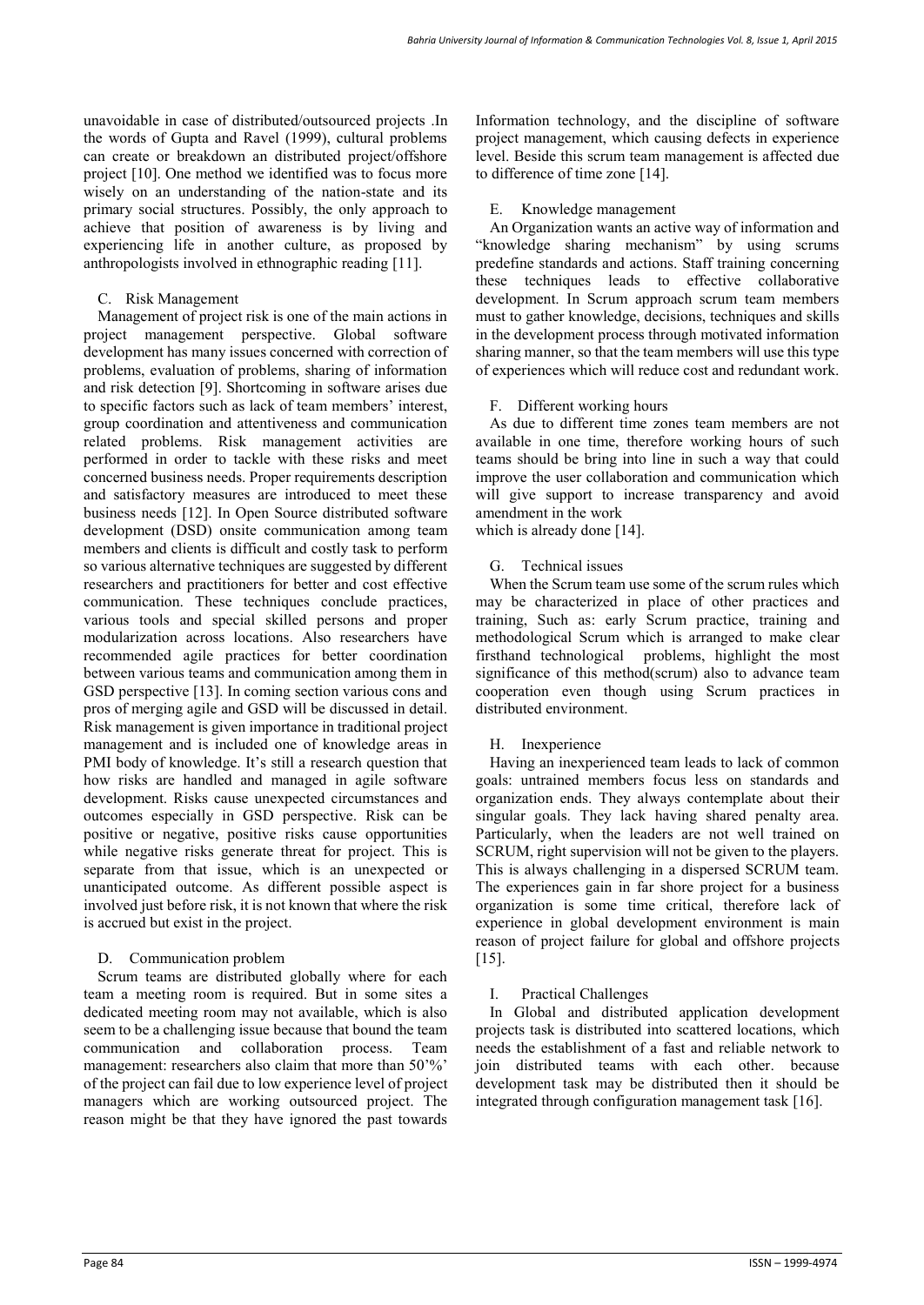# Time Interruptions

We work they sleep. Due to time and geographical variations between different sites, time intervals issues can happen during management and synchronization of key processes among isolated sites [17].

# K. Data Privacy challenges

As the communication take place between customers and offshore team from different locations therefore data protection is always important for both customer and organizations. Customer relationship can affect due to failure in project. For this type of protection a mechanism is required to avoid this confident [9].

## L. Infrastructure challenges

A solid infrastructure should make available to team members who will provide dedicated support the distributed communication and collaboration among the team and the client. The infrastructure should involve a comprehensive range of interface and tools for synchronous and asynchronous communications.

## VI. DISCUSSION

A most important cause for the achievement of Scrum<br>als is the physical juxtaposition of software goals is the physical juxtaposition of development team members [18]. Though, the collected efforts also reports examples of success in using Scrum practices in global and Distributed Software development [19]. Therefore, using Scrum practices in Distributed software development environment may progresses communication, confidence, inspiration and superiority [12]. many researchers also suggested that some Scrum practices can reduce many of the known Global development issues and challenges [20]. it is also claims by different authors in different situation that Scrum practices like scrum of scrum, daily scrum meetings, sprint arrangement and review meetings involve dispersed group fellows in cooperation, support positive thinking of unseen complications, upturn team life-force, and improve trust [21]. Similarly, sprint scheduling provides mutual imagining of plan actions and increases obedience. Moreover, it is suggested that daily scrum meetings carry transparency and inspire easygoing communication between dispersed parties; iterations make available numerous far shore effort monitoring occasions; each sprint meetings make available mutual consideration and thoughts of collective objectives and expand work alertness, and; sprint demonstration carries out transparencies for participants and stop problems timely. Global and distributed applications development needs closely collaboration among team members having diverse tradition background. On many critical dimensions Cultures can be different, like the essential for structure, attitude toward archpriest, logic of time, and communication manners. Whereas many people find such variances inspiring, they can also tend to thoughtful and prolonged confusions, specifically between the people who don't know each other well. A different sense of time can

lead to rough and better manner over the interpretation and significance of targets. Cultural differences often intensify communication complications as well. When people are confused as to how to answer back to odd-sounding messages, they often just overlook them or make unkind attributions about the sender's intentions or character.

Global task board should be used because it is useful in improving the productivity of agile teams distributed internationally. Action to be done must be orderly organized through using minutes of meetings by every member of each team. Postponements and problem that were not expected produced in some cases. Origination of tool to plan and implement sprints by comprehensively dispersed teams could be an efficient creativity. In contrast to, normal teams there would not be any developer, architect, a project manager. No one of the members was allotted with similar responsibilities. Responsibilities allocated early [22]. Hence, a confidence of group possession and port swapping adjusted several attainments of member in a team. For the success of Service oriented architecture (SOA) a disciplined agile should have to always incorporate at least an iteration of sophisticated architectural imaging phase for the right direction towards a well thought governance, reporting of risk and significant focus validation. Scrum practices are used by distributed teams to tackle with cultural and temporal diversity related challenges either by increasing the overlapping working hours between the sites working in GSD environment or this can be done by in empowering and facilitating synchronous communication among team members belong to different locations and cultures with the help of introducing instant messaging and Wiki technologies. Members working in Scrum environment can contribute and cooperate with each other in corporate employed hours or by adjusting operational hours. They can also use an alternative approach by giving answers to the following questions before going to daily scrum meeting:

- What I have done yesterday?
- What I will do today?
- What impediments I am going to face?

And after meeting review notes emailed back to him after the meeting has finished. Also team members belong to different locations and cultures coordinate with each other in working hours and utilize asynchronous communication tools for further meeting practices.

In distributed development environment it becomes difficult for team members to share social activities and to know each other because there is low chances of overlapping working hours between the sites as these teams belongs to different countries and different locations having time zone differences. Also team members hesitate to share feelings and other problems with each other and uncertainties generates because of time shortage and lack of communication. Later, on these uncertainties lead to project delays and schedule overrun issues and hence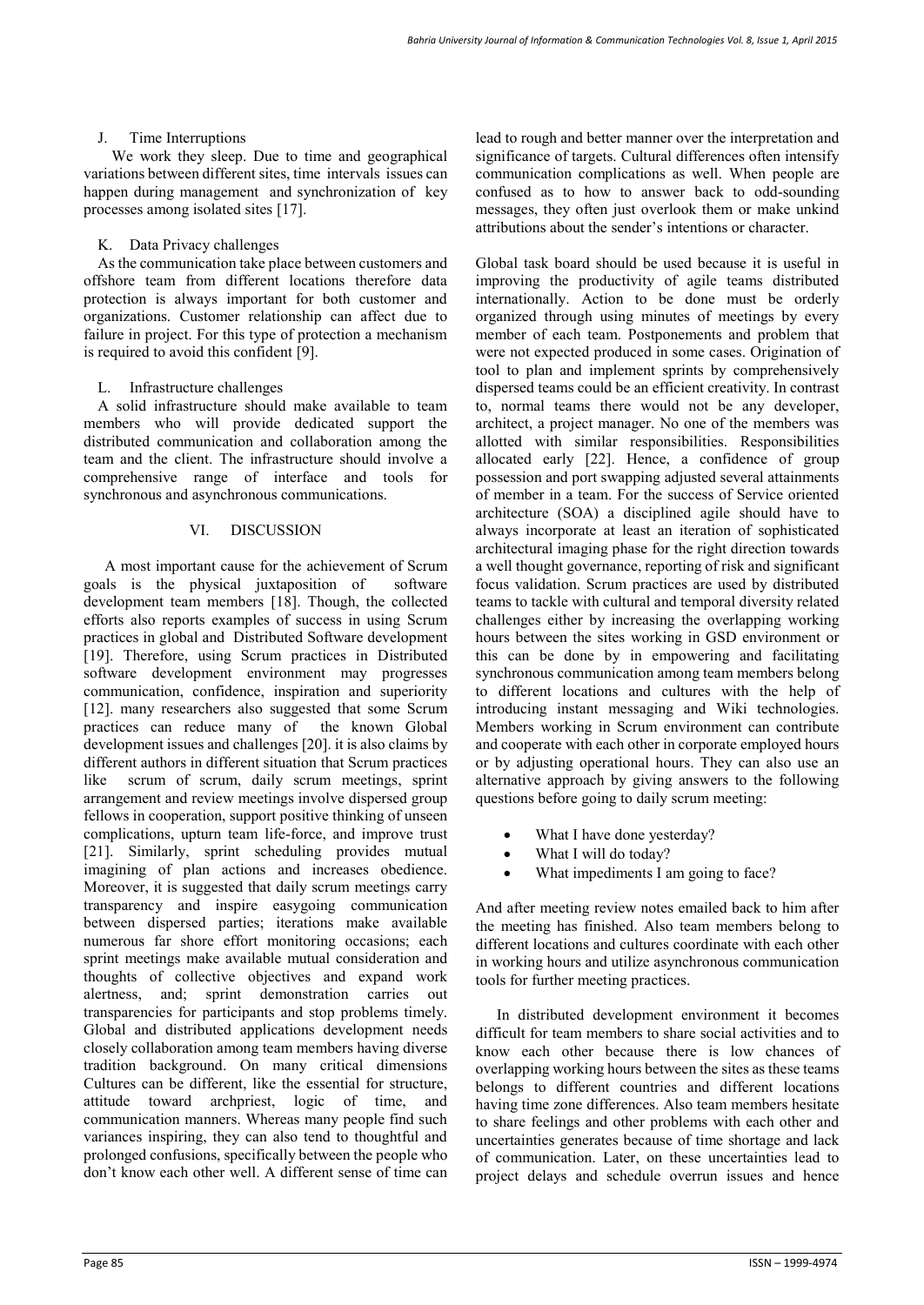project failure to meet concerned business needs. Communication related issues arises because one site is in sleeping time hours while other site is in open state so it lead to coordination and integration related issues and delay in receiving responses from each other [19, 23]. For this purpose these organizations needs to adopt appropriate practices and consider their global settings in order to handle time delay problems effectively. For an open source, distributed scrum project success it is important to substitute a collaborative, self-organized and autonomous management environment within the team. For better communication and collaboration team members should be provided with a solid infrastructure. This infrastructure will provide a comprehensive interface and tools support in order to facilitate team members with synchronous and asynchronous communication. To avoid inadequate and poor communication scrum team make use of the practice multiple communication modes which also help in providing better communication environment. Concerned practice also facilitate project stack holders by providing the facility of various tools support such as web camera, phone, teleconference facility, video conference facility and email etc. [24].

## VII. CONCLUSION

We have prepared this study through a literature review on the Scrum practices in Global Software Development where agile scrum approach is used as development process model in distributed environment. The purpose of this study is to find out the main benefits such as: Reduce Ambiguity, Maximize stability, Understanding deficiencies, Facilitate coordination and Recommendations that familiarize SCRUM to a global engineering setting which are: Use teamwork gateway to support interactively the SCRUM meeting and bring up-to date the task backlog. It is quite not likely that the entirely teams are accessible at any point of time. If the development pace is fast then after each shift the scrum meeting may be conducted. A more detailed weekly SCRUM concerning management can be setup midweek. For the success of GSD a disciplined agile should have to always incorporate at least an iteration of sophisticated architectural imaging phase for the right direction towards a well thought governance, reporting of risk and significant focus validation. Also for successful development of agile distributed based software development attention is required to the alliance of the mission and business goals, instantiate of principles of agile and outsourcing Governance, recognize the mindset of distributed agile which is different from traditional development and the evaluation of the relevant technologies for the implementation of agile base distributed development. It is also find out that different challenging issues that limit the implementation of Scrum practices globally distributed development projects such as: Effective usage of SCRUM practices, Geographical distance, Culture differences, Risk management, Communication problem, Team management, Knowledge management, Different working hours, Technical issues, Inexperience, Technical Challenges, Time Delays, Data

Privacy challenges and Infrastructure challenges. This study make available information that can be valuable for Global Software Development Organizations and experts to understand the various challenging elements that may affect the Global Software Development communication, coordination collaboration processes and confine the use of various Scrum practices. Furthermore, the Global Software Development project bosses can also take assistance from the knowledge about the approaches that are actuality used to deal with the acknowledged issues.

#### REFERENCES

- [1] S. Raghvinder, B. Matthew, M. Neel, J. P. Daniel, and K. Juergen, Global Software Development Handbook (Auerbach Series on Applied Software Engineering Series): Auerbach Publications, 2006.
- [2] T. J. Gandomani, H. Zulzalil, A. A. A. Ghani, A. B. M. Sultan, and M. Z. Nafchi, "Obstacles in moving to agile software development methods; at a glance," Journal of Computer Science, vol. 9, p. 620, 2013.
- [3] D. Turk, R. France, and B. Rumpe, "Assumptions underlying agile software development processes," arXiv preprint arXiv:1409.6610, 2014.
- [4] T. Dybå and T. Dingsøyr, "Empirical studies of agile software development: A systematic review," Information and software technology, vol. 50, pp. 833-859, 2008.
- [5] P. S. Taylor, D. Greer, P. Sage, G. Coleman, K. McDaid, and F. Keenan, "Do agile GSD experience reports help the practitioner?," in Proceedings of the 2006 international workshop on Global software development for the practitioner, 2006, pp. 87-93.
- [6] E. Hossain, M. A. Babar, and H.-y. Paik, "Using scrum in global software development: a systematic literature review," in Global Software Engineering, 2009. ICGSE 2009. Fourth IEEE International Conference on, 2009, pp. 175-184.
- [7] E. Hossain, M. A. Babar, H.-y. Paik, and J. Verner, "Risk identification and mitigation processes for using scrum in global software development: A conceptual framework," in Software Engineering Conference, 2009. APSEC'09. Asia-Pacific, 2009, pp. 457-464.
- [8] L. M. R. Haraldsen, "An Investigation of Team Effectiveness in Agile Software Development," 2012.
- [9] J. Cusick and P. Alpana, "A Practical Management and Engineering Approach to Offshore Collaboration," Software, IEEE, vol. 23, pp. 20-29, 2006.
- [10] B. Nicholson and S. Sahay, "Some political and cultural issues in the globalisation of software development: case experience from Britain and India," Information and Organization, vol. 11, pp. 25–43, 2001.
- [11] M. Tan, L. Zhu, and X.-W. Wang, "Symbolic Interactionist Ethnography: Toward Congruence and Trustworthiness," AMCIS 2003 Proceedings, p. 377, 2003.
- [12] H. Holmströma, B. Fitzgeraldb, P. J. Ågerfalkc, and E. Ó. Conchúird, "Agile Practices Reduce Distance in Global Software Development," Information Systems Management, vol. 23, pp. 7-18, 2014/11/19 2006.
- [13] M. Omair, "Challenges in understanding software requirements in agile based offshore development," Blekinge Institute of Technology, 2008.
- [14] S. V. Shrivastava and H. Date, "Distributed Agile Software Development: A Review," Journal of Computer Science And Engineering, vol. 1, pp. 10-17, 2010.
- [15] J. Eckstein, Agile software development with distributed teams: Staying agile in a global world: Addison-Wesley, 2013.
- [16] v. N. Joachim, "Service-Oriented Architecture (Soa): An Empirical Evaluation of Characteristics, Adoption Determinants, Governance Mechanisms, And Business Impact In The German Service Industry," University of Bamberg, 2012.
- [17] I. Richardson, P. Runeson, R. Messnarz, D. Å mite, and J. Borzovs, "A Framework for Overcoming Supplier Related Threats in Global Projects," in Software Process Improvement. vol. 4257, ed: Springer Berlin Heidelberg, 2006, pp. 50-61.